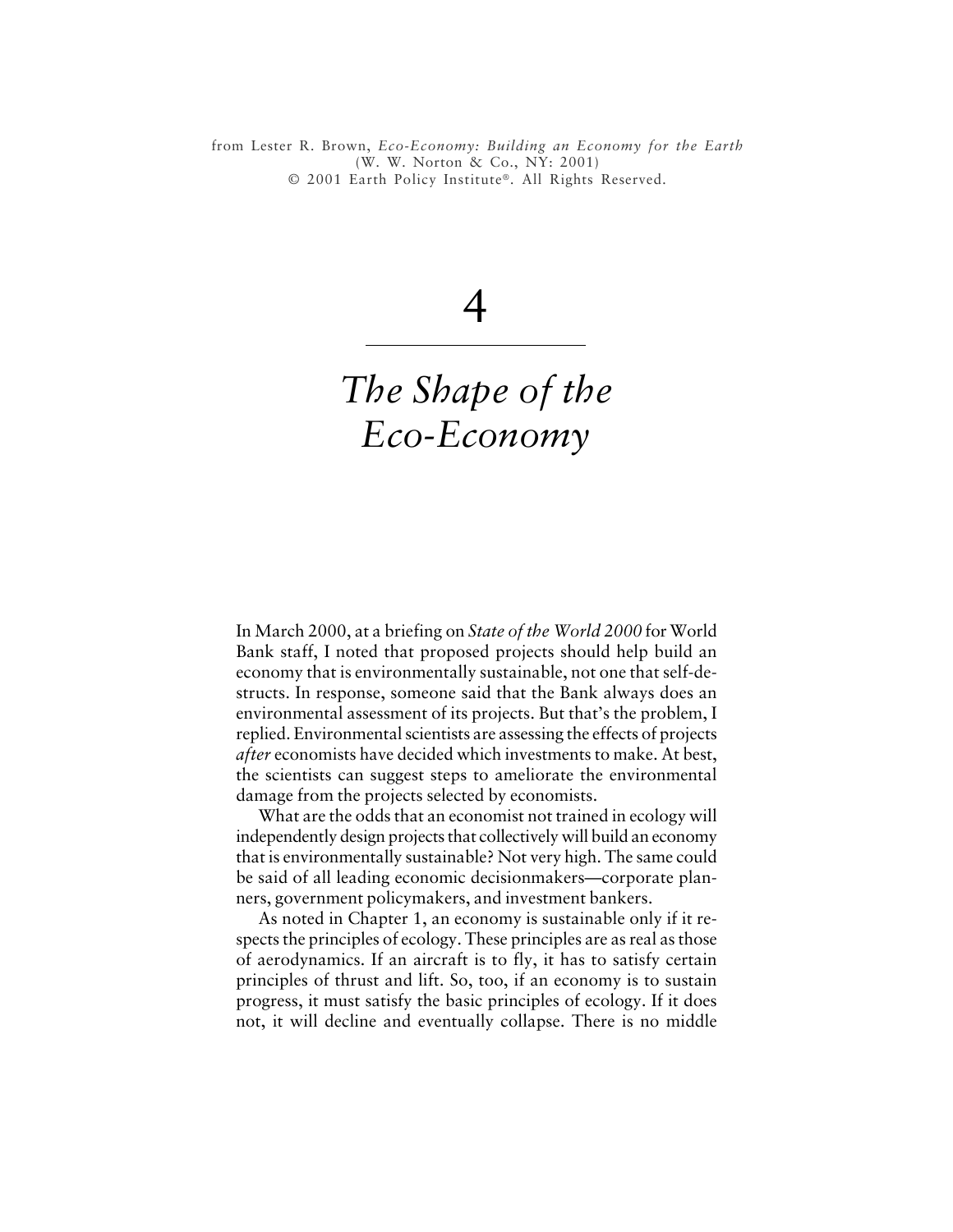ground. An economy is either sustainable or it is not.

Today's global economy has been shaped by market forces, not by the principles of ecology. Unfortunately, by failing to reflect the full costs of goods and services, the market provides misleading information to economic decisionmakers at all levels. This has created a distorted economy that is out of sync with the earth's ecosystem—an economy that is destroying its natural support systems.

The market does not recognize basic ecological concepts of sustainable yield nor does it respect the balances of nature. For example, it pays no attention to the growing imbalance between carbon emissions and nature's capacity to fix carbon, much less to the role of burning fossil fuels in creating the imbalance. For most economists, a rise in carbon dioxide  $(CO_2)$  levels is of little concern. For an ecologist, such a rise—driven by the use of fossil fuels—is a signal to shift to other energy sources in order to avoid rising temperatures, melting ice, and rising sea level.

An eco-economy is one that satisfies our needs without jeopardizing the prospects of future generations to meet their needs, as the Brundtland Commission pointed out nearly 15 years ago. The purpose of this chapter is to provide a sense of what an eco-economy will look like. It also offers some sense of the scope of this change. It is not a trivial undertaking.<sup>1</sup>

## **Ecology Over Economics**

Ecologists understand the ecological processes that support life on earth. They understand the fundamental role of photosynthesis, the concept of sustainable yield, the role of nutrient cycles, the hydrological cycle, the sensitive role of climate, and the intricate relationship between the plant and animal kingdom. They know that the earth's ecosystems supply services as well as goods and that the former are often more valuable than the latter.

A sustainable economy respects the sustainable yield of the ecosystems on which it depends: fisheries, forests, rangelands, and croplands. A particular fishery can sustain a catch of a certain size, but if the demands on the fishery exceed the sustainable yield by even the smallest amount—say, 2 percent a year—the fish stocks will begin to shrink and will eventually disappear. As long as the harvest does not exceed the sustainable yield, it can be sustained in perpetuity. The same is true for forests and rangelands.

Nature also relies on balances. These include balances between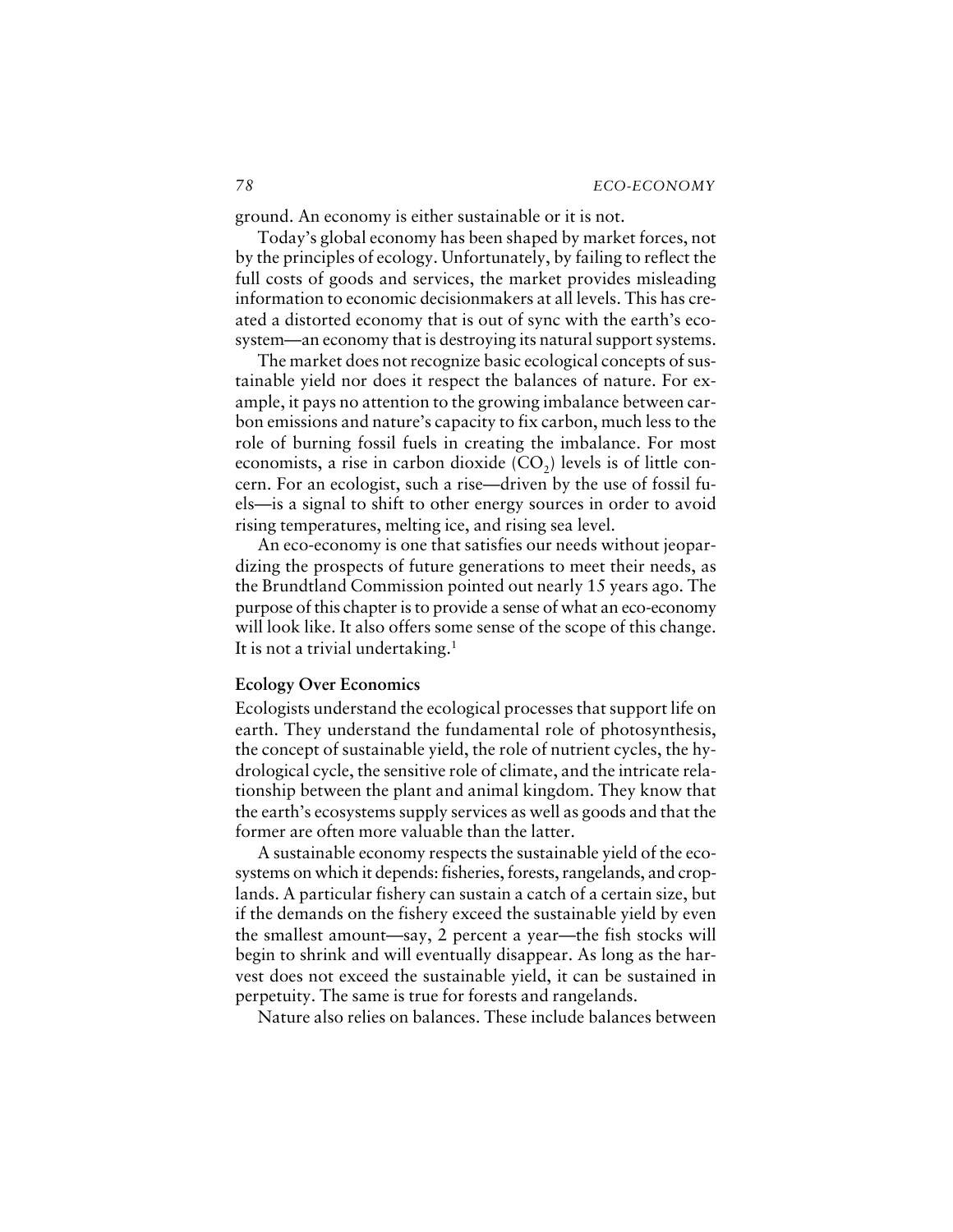soil erosion and new soil formation, between carbon emissions and carbon fixation, and between trees dying and trees regenerating.

Nature depends on cycles to maintain life. In nature, there are no linear flow-throughs, no situations where raw materials go in one end and garbage comes out the other. In nature, one organism's waste is another's sustenance. Nutrients are continuously cycled. This system works. Our challenge is to emulate it in the design of the economy.

Ecologists appreciate the role of photosynthesis, the process by which plants convert solar energy into the biochemical energy that supports life on the earth. Anything that reduces the photosynthetic product, such as desertification, the paving of productive land, or the acidification of lakes by acid rain, reduces the productivity of the earth in the most fundamental sense.

Despite this long-standing body of ecological knowledge, national governments have expanded economic activity with little regard for sustainable yields or the fragile balances in nature. Over the last half-century, the sevenfold expansion of the global economy has pushed the demand on local ecosystems beyond the sustainable yield in country after country. The fivefold growth in the world fish catch since 1950 has pushed the demand of most oceanic fisheries past their ability to produce fish sustainably. The sixfold growth in the worldwide demand for paper is shrinking the world's forests. The doubling of the world's herds of cattle and flocks of sheep and goats since 1950 is damaging rangelands, converting them to desert.<sup>2</sup>

An ecologist not only recognizes that the services provided by ecosystems may sometimes be worth more than the goods, but that the value of services needs to be calculated and incorporated into market signals if they are to be protected. Although calculating services is not a simple matter, any reasonable estimate is far better than assuming that the costs are zero, as is now the case. For example, a forest in the upper reaches of a watershed may provide services such as flood control and the recycling of rainfall inland that are several times more valuable than its timber yield. Unfortunately, market signals do not reflect this, because the loggers who are cutting the trees do not bear the costs of the reduction in services. National economic policies and corporate strategies are based largely on market signals. The clearcutting of a forest may be profitable for a logging firm, but it is economically costly to society.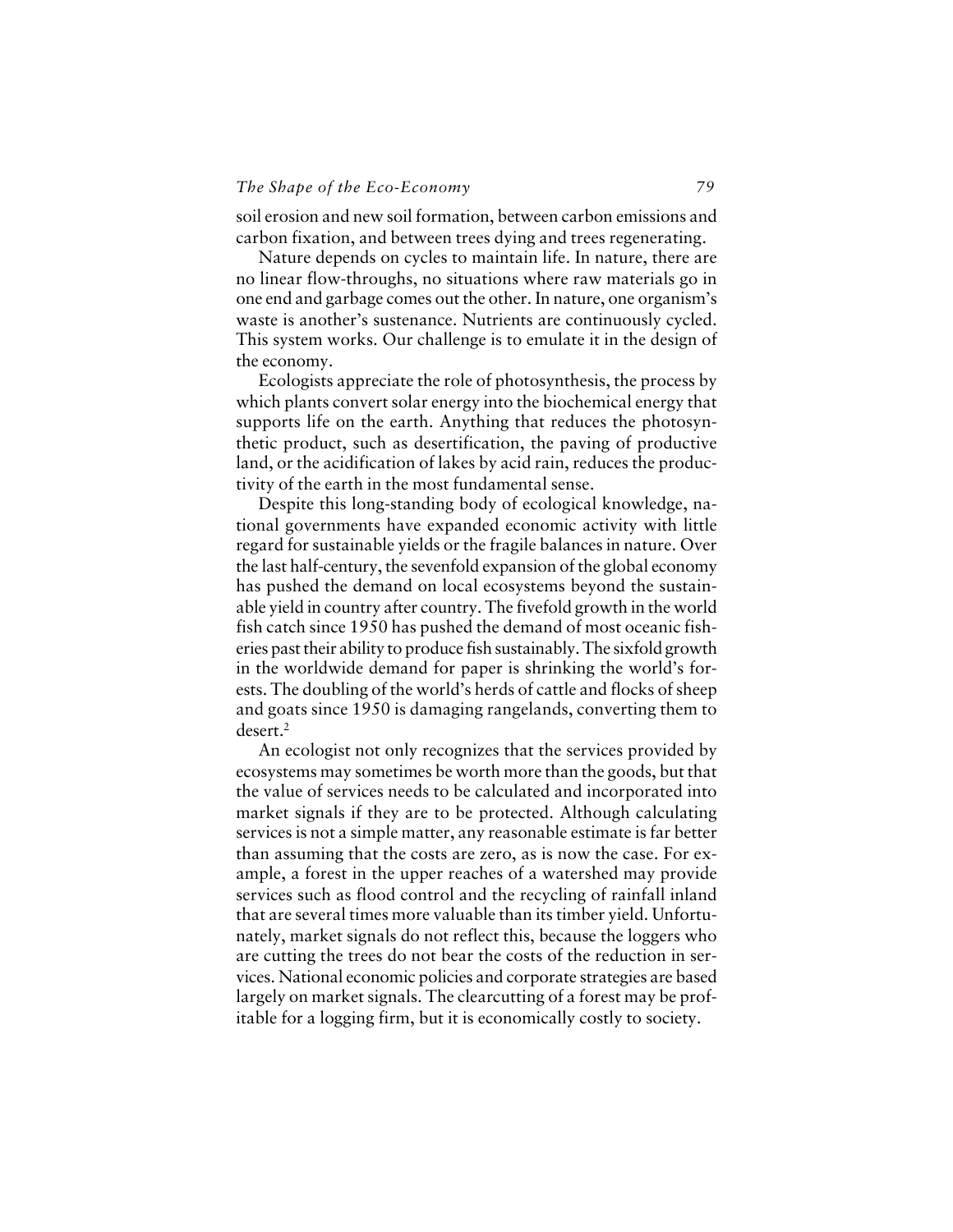Another major failure of the market to provide reliable information comes when governments subsidize the depletion of resources or environmentally destructive activities. (See also Chapter 11.) For example, over several decades the U.S. Forest Service used taxpayer money to build roads into national forests so that logging companies could clearcut forests. This not only artificially lowered the costs of lumber and paper, it led to flooding, soil erosion, and the silting of streams and rivers. In the Pacific Northwest, it destroyed highly productive salmon fisheries. And all this destruction was underwritten by taxpayers.<sup>3</sup>

In a world where the demands of the economy are pressing against the limits of natural systems, relying on distorted market signals to guide investment decisions is a recipe for disaster. Historically, for example, when the supply of fish was inadequate, the price would rise, encouraging investment in additional fishing trawlers. When there were more fish in the sea than we could ever hope to catch, the market worked well. Today, with the fish catch often exceeding the sustainable yield, investing in more trawlers in response to higher prices will simply accelerate the collapse of these fisheries.

A similar situation exists with other natural systems, such as aquifers, forests, and rangelands. Once the climbing demand for water surpasses the sustainable yield of aquifers, the water tables begin to fall and wells go dry. The market says drill deeper wells. Farmers engage in a competitive orgy of well drilling, chasing the water table downward. On the North China Plain, where 25 percent of the country's grain is produced, this process is under way. In Hebei Province, data for 1999 show 36,000 wells, mostly shallower ones, being abandoned during the year as 55,000 new, much deeper wells were drilled. In Shandong Province, 31,000 were abandoned and 68,000 new wells were drilled.<sup>4</sup>

In an eco-economy, by definition one that respects the principles of ecology, drilling additional wells would be banned once a water table showed signs of falling. Instead of spending money to dig deeper wells, investments would be channeled into measures to boost water efficiency and to stabilize population in order to bring water use into balance with the sustainable supply.

Evidence is accumulating that our global economy is slowly undermining itself on several fronts. If we want economic progress to continue, we have little choice but to systematically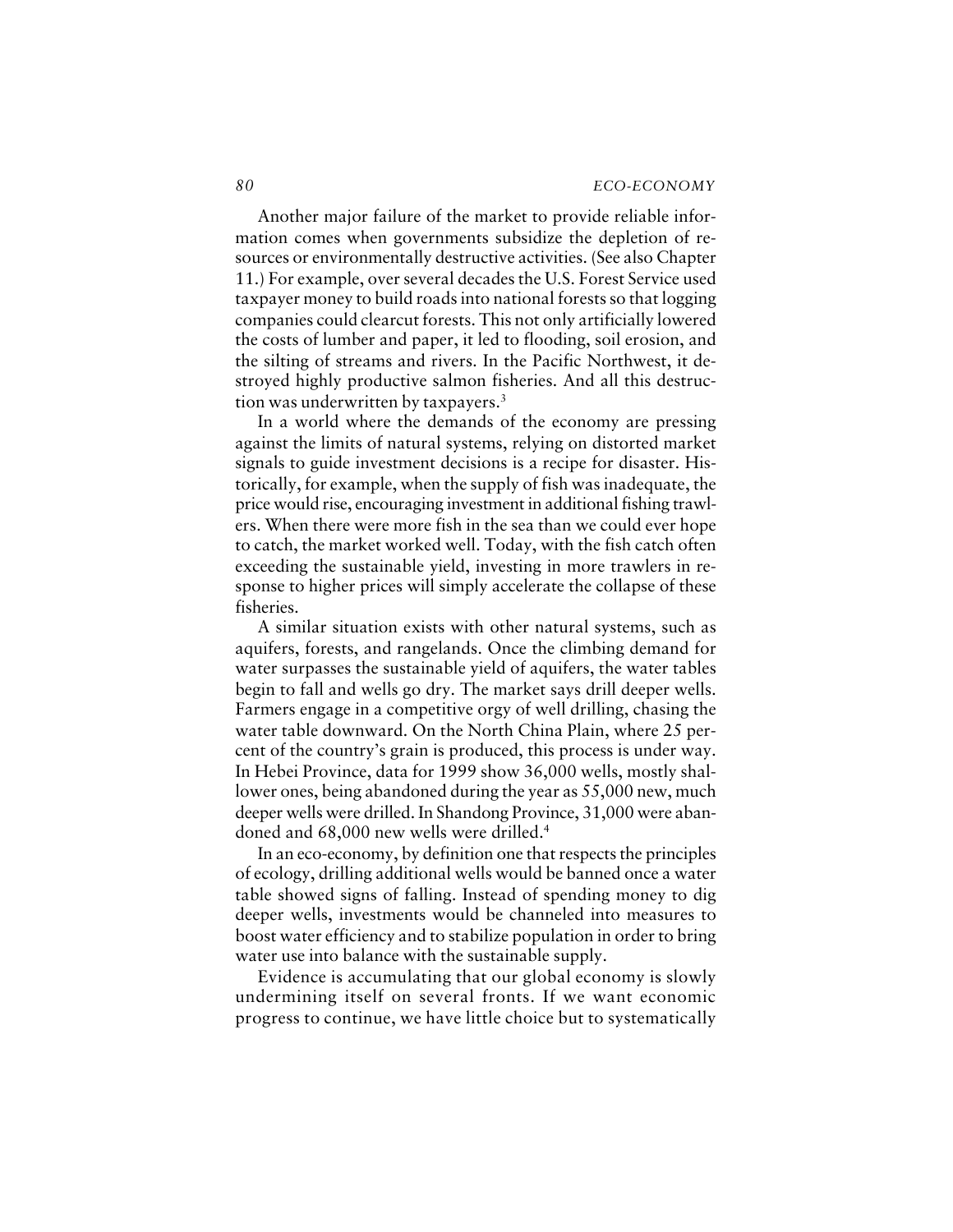restructure the global economy in order to make it environmentally sustainable.

#### **A Monumental Undertaking**

Converting our economy into an eco-economy is a monumental undertaking. There is no precedent for transforming an economy shaped largely by market forces into one shaped by the principles of ecology.

The scale of projected economic growth outlines the dimensions of the challenge. The growth in world output of goods and services from \$6 trillion in 1950 to \$43 trillion in 2000 has caused environmental devastation on a scale that we could not easily have imagined a half-century ago. If the world economy continued to expand at 3 percent annually, the output of goods and services would increase fourfold over the next half-century, reaching \$172 trillion. $5$ 

Building an eco-economy in the time available requires rapid systemic change. We will not succeed with a project here and a project there. We are winning occasional battles now, but we are losing the war because we do not have a strategy for the systemic economic change that will put the world on a development path that is environmentally sustainable.

Although the concept of environmentally sustainable development evolved a quarter-century ago, not one country has a strategy to build an eco-economy—to restore carbon balances, to stabilize population and water tables, and to conserve its forests, soils, and diversity of plant and animal life. We can find individual countries that are succeeding with one or more elements of the restructuring, but not one that is progressing satisfactorily on all fronts.

Nevertheless, glimpses of the eco-economy are clearly visible in some countries. For example, 31 countries in Europe, plus Japan, have stabilized their population size, satisfying one of the most basic conditions of an eco-economy. Europe has stabilized its population within its food-producing capacity, leaving it with an exportable surplus of grain to help fill the deficits in developing countries. Furthermore, China—the world's most populous country—now has lower fertility than the United States and is moving toward population stability.<sup>6</sup>

Among countries, Denmark is the eco-economy leader. It has stabilized its population, banned the construction of coal-fired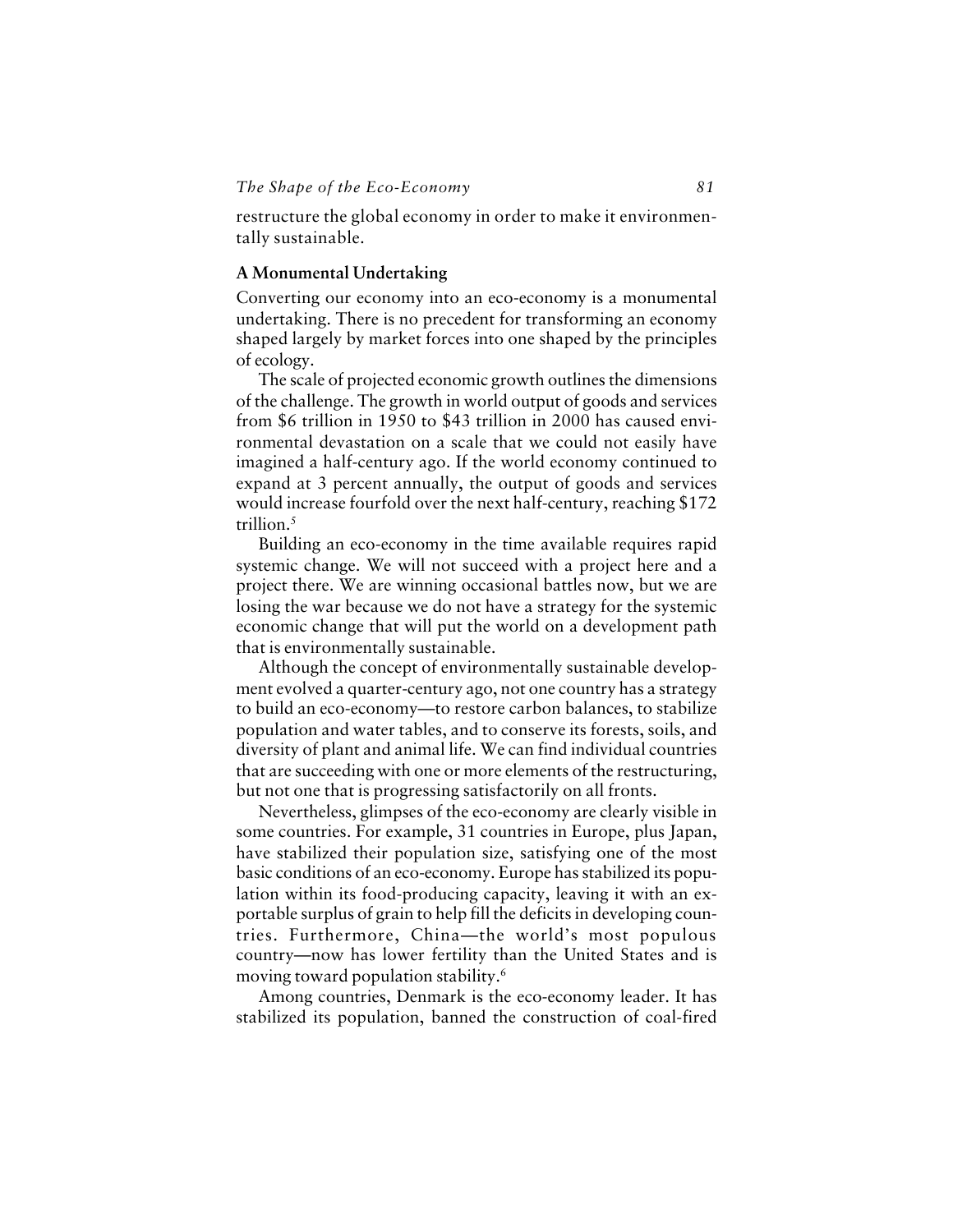power plants, banned the use of nonrefillable beverage containers, and is now getting 15 percent of its electricity from wind. In addition, it has restructured its urban transport network; now 32 percent of all trips in Copenhagen are on bicycle. Denmark is still not close to balancing carbon emissions and fixation, but it is moving in that direction.<sup>7</sup>

Other countries have also achieved specific goals. A reforestation program in South Korea, begun more than a generation ago, has blanketed the country's hills and mountains with trees. Costa Rica has a plan to shift entirely to renewable energy by 2025. Iceland, working with a consortium of corporations led by Shell and DaimlerChrysler, plans to be the world's first hydrogen-powered economy.<sup>8</sup>

So we can see pieces of the eco-economy emerging, but systemic change requires a fundamental shift in market signals, signals that respect the principles of ecological sustainability. Unless we are prepared to shift taxes from income to environmentally destructive activities , such as carbon emissions and the wasteful use of water, we will not succeed in building an eco-economy. (See Chapter 11.)

Restoring the balances of nature is a huge undertaking. For energy, it depends on shifting from a carbon-based economy to a hydrogen-based one. Even the most progressive oil companies, such as BP and Royal Dutch Shell, that are talking extensively about building a solar/hydrogen energy economy are still investing overwhelmingly in oil, with funds going into climate-benign sources accounting for a minute share of their investment.<sup>9</sup>

Reducing soil erosion to the level of new soil formation will require changes in farming practices. In some situations, it will mean shifting from intense tillage to minimum tillage or no tillage. Agroforestry will loom large in an eco-economy.

Restoring forests that recycle rainfall inland and control flooding is itself a huge undertaking. It means reversing decades of tree cutting and land clearing with forest restoration, an activity that will require millions of people planting billions of trees.

Building an eco-economy will affect every facet of our lives. It will alter how we light our homes, what we eat, where we live, how we use our leisure time, and how many children we have. It will give us a world where we are a part of nature, instead of estranged from it.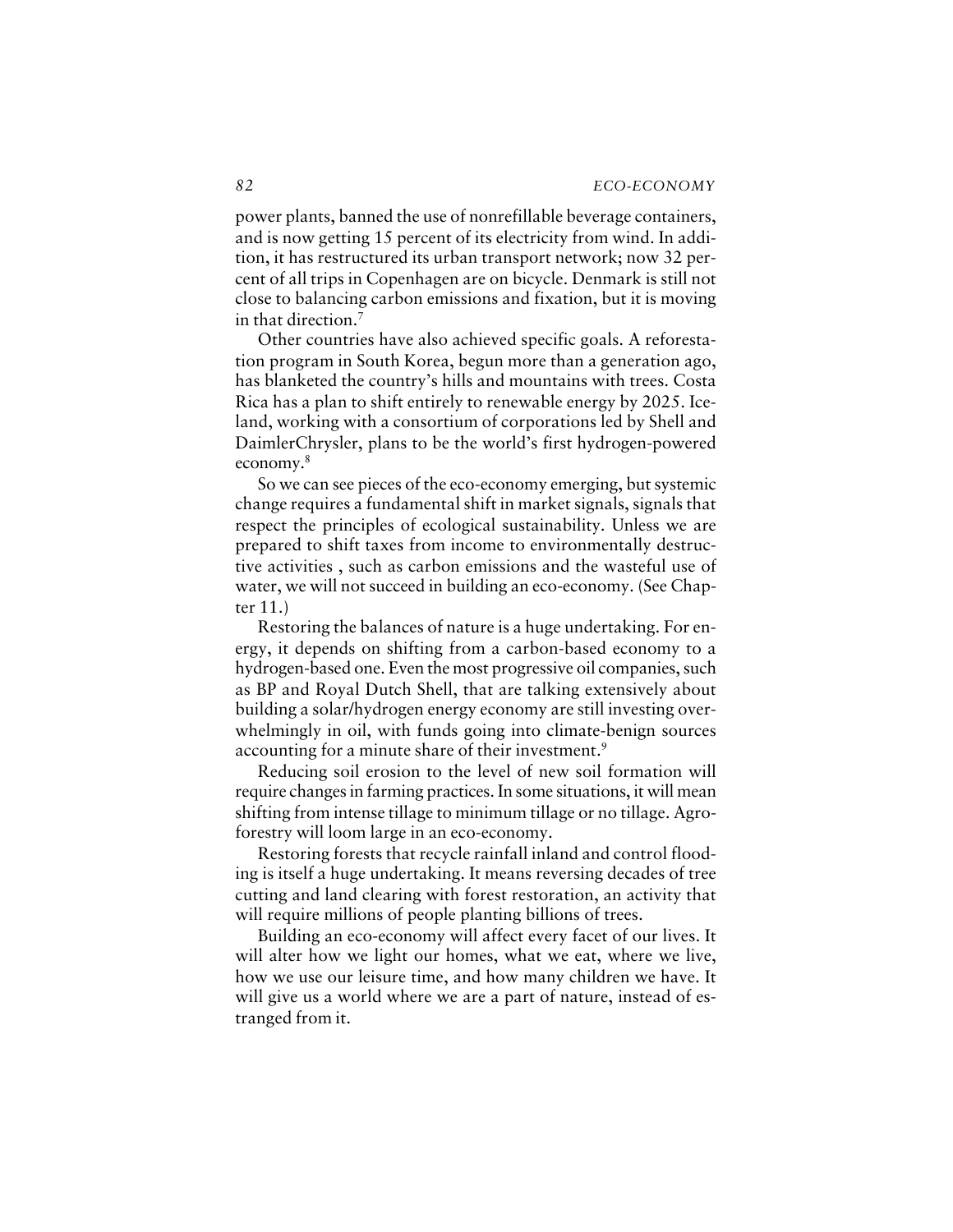#### **Restructuring the Economy**

An economy that is in sync with the earth's ecosystem will contrast profoundly with the polluting, disruptive, and ultimately selfdestructing economy of today—the fossil-fuel-based, automobilecentered, throwaway economy. One of the attractions of the western economic model is that it has raised living standards for one fifth of humanity to a level that our ancestors could not have dreamed of, providing a remarkably diverse diet, unprecedented levels of material consumption, and unimagined physical mobility. But unfortunately it will not work over the long term even for the affluent one fifth, much less for the entire world.

 Among the key economic sectors—energy, materials, and food the most profound changes will be in energy and materials. It is difficult to imagine a more fundamental sectoral restructuring than that in the energy sector as it shifts from oil, coal, and natural gas to wind, solar cells, and geothermal energy.

With materials, the change is not so much in the materials used as in the structure of the sector itself as it shifts from the linear economic model, where materials go from the mine or forest to the landfill, to the reuse/recycle model. In this closed loop system, which emulates nature, recycling industries will largely replace extraction industries.

In the food sector, the big changes are not in structure, but in the way the sector is managed. The challenge here is to better manage natural capital, to stabilize aquifers by increasing water productivity, and to conserve topsoil by altering agricultural practices. And above all else, it means sustaining the rise in land productivity in order to avoid clearing more forests for food production.

We can now see what an eco-economy looks like. Instead of being run on fossil fuels, it will be powered by sources of energy that derive from the Sun, such as wind and sunlight, and by geothermal energy from within the earth. (See Chapter 5.) It will be hydrogen-based instead of carbon-based. Cars and buses will run on fuel-cell engines powered by electricity produced with an electrochemical process using hydrogen as the fuel instead of internal combustion engines. With fuel cells powered by hydrogen, there is no climate-disrupting CO<sub>2</sub> or noxious health-damaging pollutants; only water is emitted.

In the new economy, atmospheric  $\mathrm{CO}_2$  levels will be stable. In contrast to today's energy economy, where the world's reserves of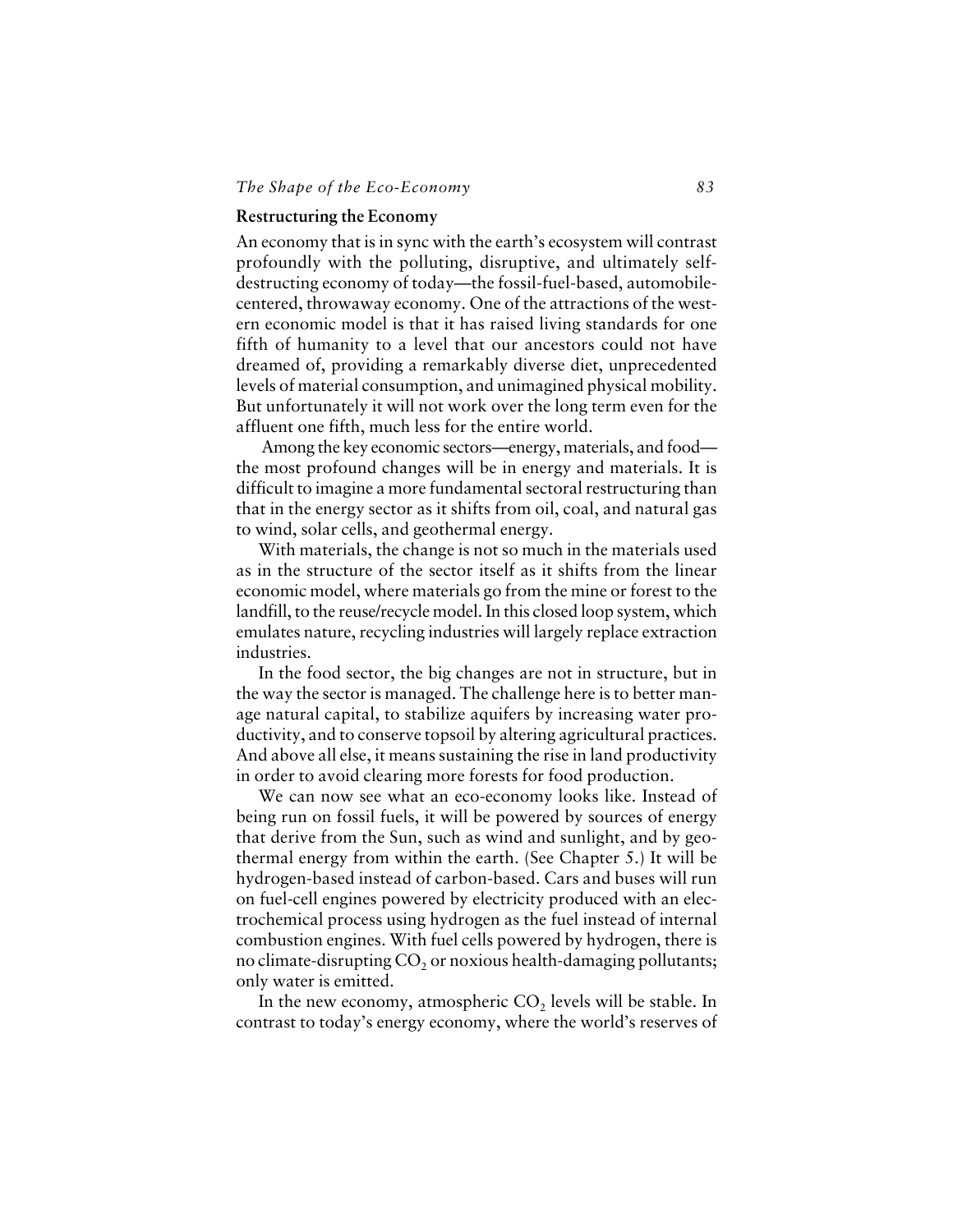oil and coal are concentrated in a handful of countries, energy sources in the eco-economy will be widely dispersed—as widely distributed as sunlight and wind. The heavy dependence of the entire world on one geographic region—the Middle East—for much of its energy will likely decline as the new climate-benign energy sources and fuel-cell engines take over.

The energy economy will be essentially a solar/hydrogen economy with various energy sources deriving from the Sun used either directly for heating and cooling or indirectly to produce electricity. Wind-generated electricity, which is likely to be the lowestcost source of energy, will be used to electrolyze water, producing hydrogen. This provides a means of both storing and transporting wind energy. Initially, existing natural gas pipelines will be used to distribute hydrogen. But over the longer term, both natural gas and oil pipeline networks can be adapted to carry hydrogen as the world shifts from a carbon-based to a hydrogen-based economy.

The transport systems of cities will change—indeed, they already are. Instead of the noisy, congested, polluting, auto-centered transport systems of today, cities will have rail-centered transport systems and they will be bicycle- and pedestrian-friendly, offering more mobility, more exercise, cleaner air, and less frustration. (See Chapter 9.) Historians looking back on the current system will likely see it as a dark age in urban evolution.

Urban transport systems will have the same components as they do today: automobile, rail, bus, and bicycle. The difference will be in the mix. As more and more city planners recognize the inherent conflict between the automobile and the city, new, cleaner, more efficient transport systems will develop. Urban personal mobility will increase as automobile use and traffic congestion decline.

The materials sector of the eco-economy will look far different too. (See Chapter 6.) Mature industrial economies with stable populations can operate largely by recycling the materials already in use. The materials loop will be closed, yielding no waste and nothing for the landfills.

One of the keys to reversing the deforestation of the earth is paper recycling; the potential here has been only partly realized. A second key is developing alternative energy sources that will reduce the amount of wood used as fuel. In addition, boosting the efficiency of wood burning can measurably lighten the load on forests.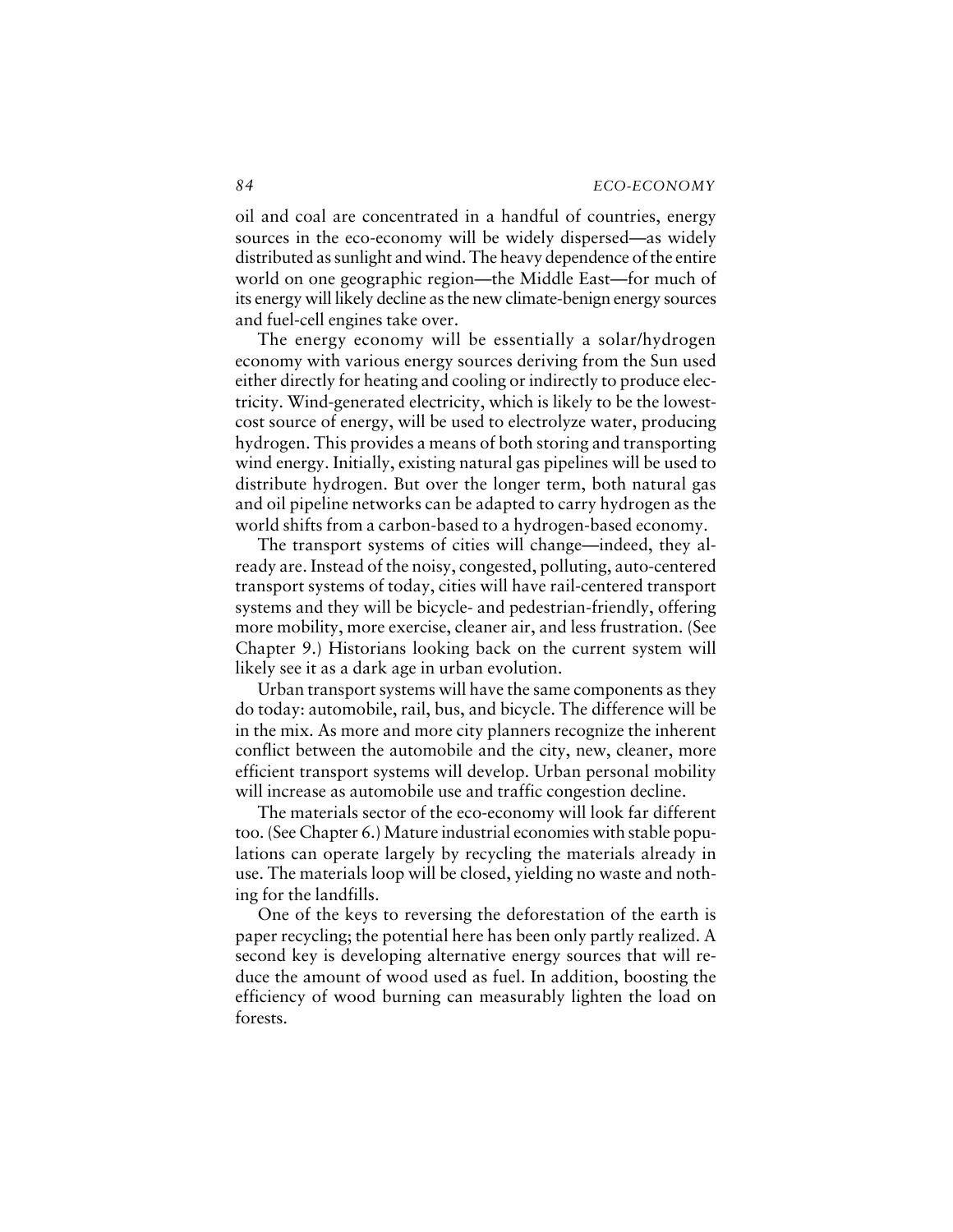Another promising option is the use of carefully designed, ecologically managed, and highly productive tree plantations. A small area devoted to plantations may be essential to protecting forests at the global level. Plantations can yield several times as much wood per hectare as can a natural forest.

In the economy of the future, the use of water will be in balance with supply. Water tables will be stable, not falling. The economic restructuring will be designed to raise water productivity in every facet of economic activity.

In this environmentally sustainable economy, harvests from oceanic fisheries, a major source of animal protein in the human diet, will be reduced to the sustainable yield. Additional demand will be satisfied by fish farming. This is, in effect, an aquatic version of the same shift that occurred during the transition from hunting and gathering to farming. The freshwater, herbivorous carp polyculture on which the Chinese rely heavily for their vast production of farmed fish offers an ecological model for the rest of the world.<sup>10</sup>

A somewhat similar situation exists for rangelands. One of the keys to alleviating the excessive pressure on rangelands is to feed livestock the crop residues that are otherwise being burned for fuel or for disposal. This trend, already well under way in India and China, may hold the key to stabilizing the world's rangelands. (See Chapter  $7.11$ 

And finally, the new economy will have a stable population. Over the longer term, the only sustainable society is one in which couples have an average of two children.

#### **New Industries, New Jobs**

Describing the eco-economy is obviously a somewhat speculative undertaking. In the end, however, it is not as open-ended as it might seem because the eco-economy's broad outlines are defined by the principles of ecology.

The purpose of describing the restructuring of the overall economy before turning to chapters on the key sectors is to give a sense of the dynamics at work. The specific trends and shifts described are not projections of what will happen, though the term "will" is often used here for the sake of efficiency. No one knows if these shifts "will" in fact occur, but we do know that something like this is needed if we are to build an eco-economy.

What is not so clear is how ecological principles will translate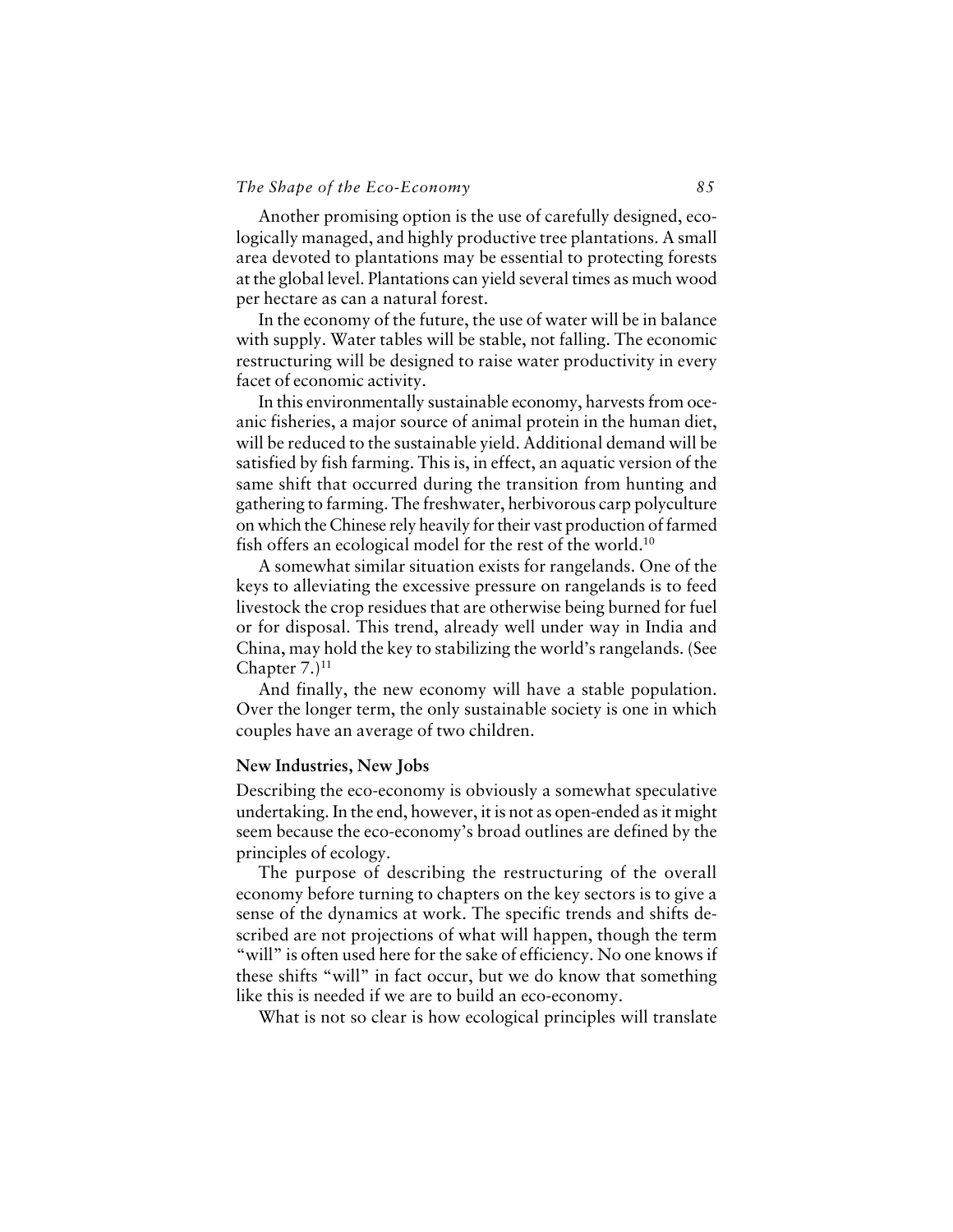#### *86 ECO-ECONOMY*

into economic design since, for example, each country has a unique combination of renewable energy sources that will power its economy. Some countries may draw broadly on all their renewable energy sources, while others may concentrate heavily on one that is particularly abundant, say wind or solar energy. A country with a wealth of geothermal energy may choose to structure its energy economy around this subterranean energy source.

Building a new economy involves phasing out old industries, restructuring existing ones, and creating new ones. World coal use is already being phased out, dropping 7 percent since peaking in 1996. It is being replaced by efficiency gains in some countries; by natural gas in others, such as the United Kingdom and China; and by wind power in others such as Denmark.<sup>12</sup>

The automobile industry faces a major restructuring as it changes power sources, shifting from the gasoline-powered internal combustion engine to the hydrogen-powered fuel cell engine. This shift from the explosive energy that derives from igniting gasoline vapor to a chemical reaction that generates electricity will require both a retooling of engine plants and the retraining of automotive engineers and automobile mechanics.

The new economy will also bring major new industries, ones that either do not yet exist or that are just beginning. Wind electricity generation is one such industry. (See Table 4–1.) Now in its embryonic stage, it promises to become the foundation of the new energy economy. Millions of turbines soon will be converting wind into electricity, becoming part of the global landscape. In many countries, wind will supply both electricity and, through the electrolysis of water, hydrogen. Together, electricity and hydrogen can meet all the energy needs of a modern society.

In effect, there will be three new subsidiary industries associated with wind power: turbine manufacturing, installation, and maintenance. Manufacturing facilities will be found in scores of countries, industrial and developing. Installation, which is basically a construction industry, will be more local in nature. Maintenance, since it is a day-to-day activity, will be a source of ongoing local employment.

The robustness of the wind turbine industry was evident in 2000 and 2001 when high tech stocks were in a free fall worldwide. While high tech firms as a group were performing poorly, sales of wind turbines were climbing, pushing the earnings of turbine manu-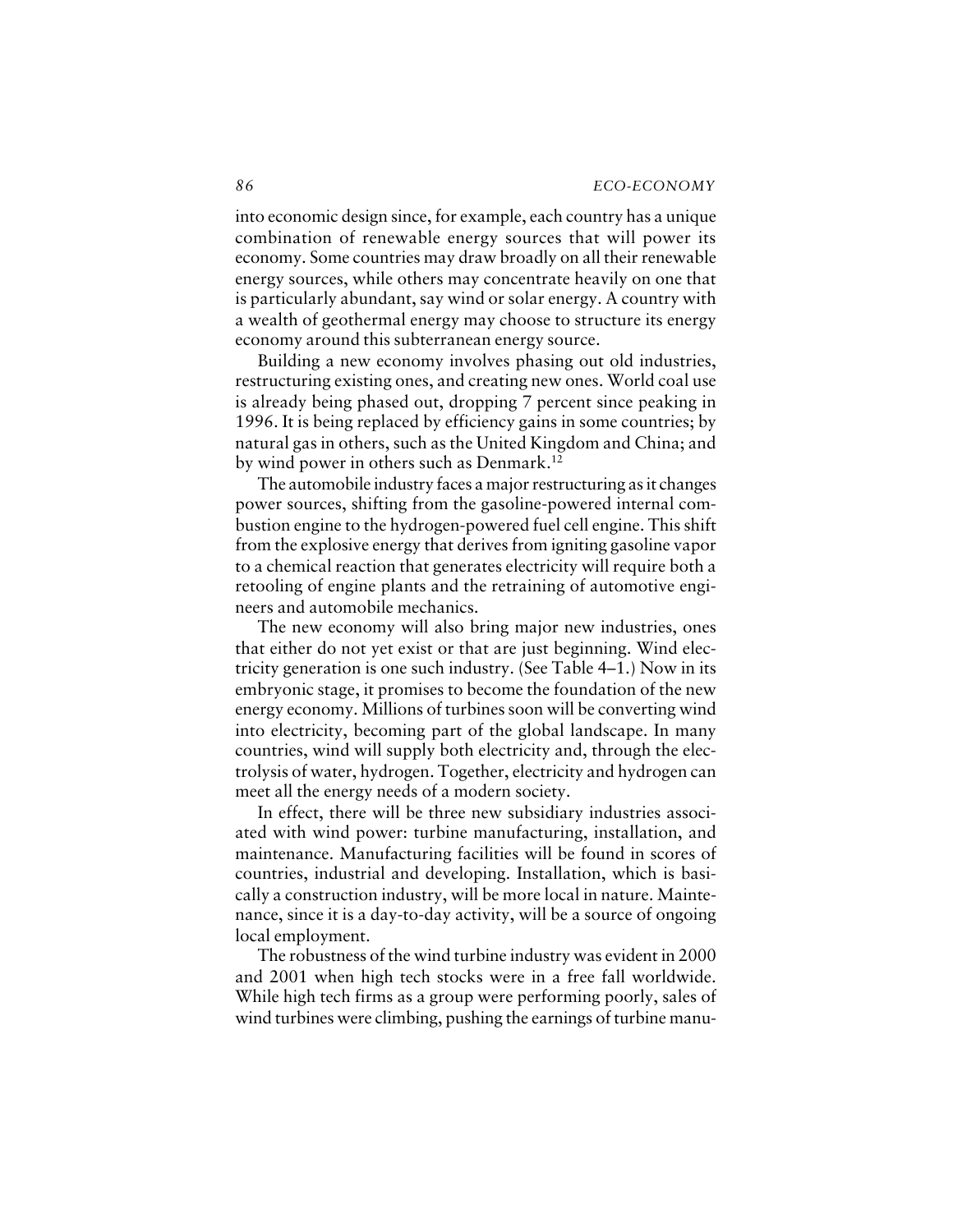Table 4–1. *Examples of Eco-Economy Industries*

| Industry                      | Description                                                                                                                                                                                            |
|-------------------------------|--------------------------------------------------------------------------------------------------------------------------------------------------------------------------------------------------------|
| Fish farming                  | Although growth will slow from the double-digit<br>rate of the last decade, rapid expansion is likely to<br>continue.                                                                                  |
| Bicycle<br>manufacturing      | Because bicycles are nonpolluting, quiet, require<br>little parking space, and provide much-needed<br>exercise in exercise-deprived societies, they will<br>become increasingly common.                |
| Wind farm<br>construction     | Wind electric generation, including off-shore wind<br>farms, will grow rapidly over the next few decades,<br>until wind is supplying most of the world's<br>electricity.                               |
| Wind turbine<br>manufacturing | Today the number of utility-scale wind turbines is<br>measured in the thousands, but soon it will be<br>measured in the millions, creating an enormous<br>manufacturing opportunity.                   |
| Hydrogen<br>generation        | As the transition from a carbon-based to a<br>hydrogen-based energy economy progresses,<br>hydrogen generation will become a huge industry as<br>hydrogen replaces coal and oil.                       |
| Fuel cell<br>manufacturing    | As fuel cells replace internal combustion engines in<br>automobiles and begin generating power in<br>buildings, a huge market will evolve.                                                             |
| Solar cell<br>manufacturing   | For many of the 2 billion people living in rural<br>Third World communities who lack electricity,<br>solar cells will be the best bet for electrification.                                             |
| Light rail<br>construction    | As people tire of the traffic congestion and<br>pollution associated with the automobile, cities in<br>industrial and developing countries alike will be<br>turning to light rail to provide mobility. |
| Tree planting                 | As efforts to reforest the earth gain momentum and<br>as tree plantations expand, tree planting will<br>emerge as a leading economic activity.                                                         |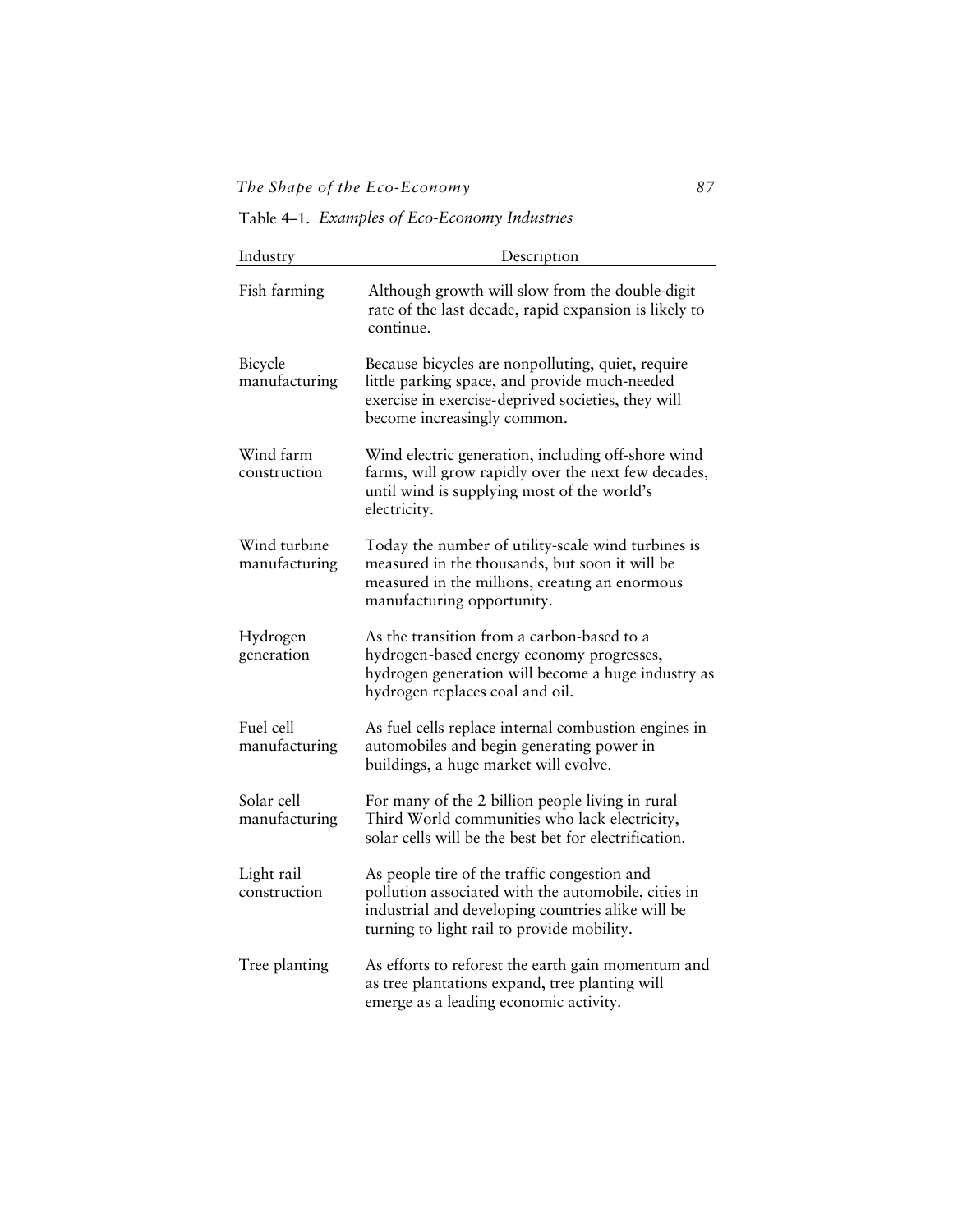facturers to the top of the charts. Continuing growth of this sector is expected for the next few decades.

As wind power emerges as a low-cost source of electricity and a mainstream energy source, it will spawn another industry—hydrogen production. Once wind turbines are in wide use, there will be a large, unused capacity during the night when electricity use drops. With this essentially free electricity, turbine owners can turn on the hydrogen generators, converting the wind power into hydrogen, ideal for fuel cell engines. Hydrogen generators will start to replace oil refineries. The wind turbine will replace both the coal mine and the oil well. (See Table 4–2.) Both wind turbines and hydrogen generators will be widely dispersed as countries take advantage of local wind resources.

Changes in the world food economy will also be substantial. (See Chapter 7.) Some of these, such as the shift to fish farming, are already under way. The fastest growing subsector of the world food economy during the 1990s was aquaculture, expanding at more than 11 percent a year. Fish farming is likely to continue to expand simply because of its efficiency in converting grain into animal protein. 13

Even allowing for slower future growth in aquaculture, fish farm output will likely overtake beef production during this decade. Perhaps more surprising, fish farming could eventually exceed the oceanic fish catch. Indeed, for China—the world's leading consumer of seafood—fish farming already supplies two thirds of the seafood while the oceanic catch accounts for the other third.<sup>14</sup>

With this development comes the need for a mixed-feed industry, one analogous to that which provides the nutritionally balanced rations used by the poultry industry today. There will also be a need for aquatic ecologists, fish nutritionists, and marine veterinarians.

Another growth industry of the future is bicycle manufacturing and servicing. Because the bicycle is nonpolluting, frugal in its use of land, and provides the exercise much needed in sedentary societies, future reliance on it is expected to grow. As recently as 1965, the production of cars and bikes was essentially the same, but today more than twice as many bikes as cars are manufactured each year. Among industrial countries, the urban transport model being pioneered in the Netherlands and Denmark, where bikes are featured prominently, gives a sense of the bicycle's future role worldwide.<sup>15</sup>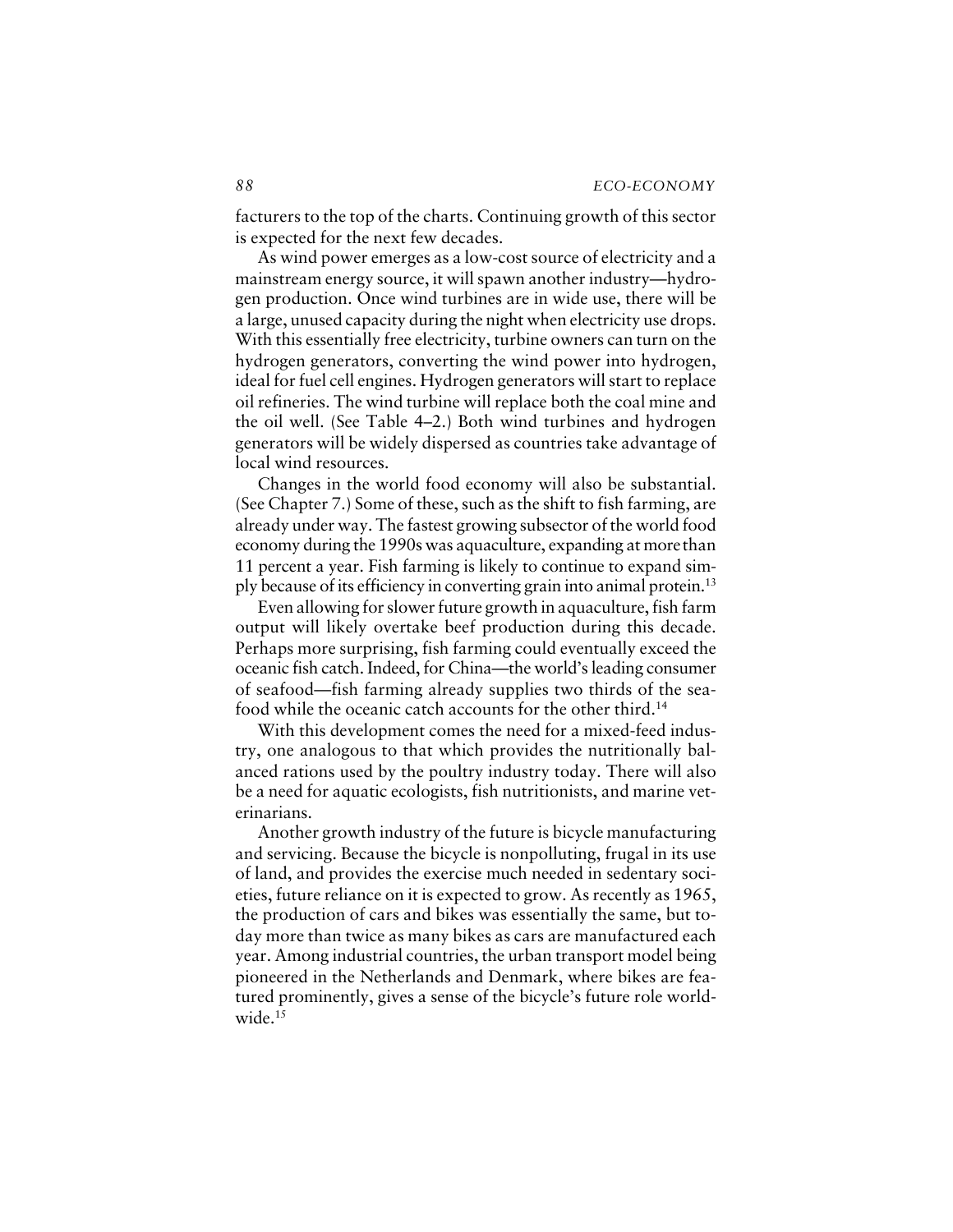Table 4–2. *Examples of Eco-Economy Sunset Industries*

| Industry                                | Description                                                                                                                                                                                 |
|-----------------------------------------|---------------------------------------------------------------------------------------------------------------------------------------------------------------------------------------------|
| Coal mining                             | The 7 percent decline in world coal burning<br>since it peaked in 1996 will continue in the years<br>ahead.                                                                                 |
| Oil pumping                             | Projections based on shrinking oil reserves<br>indicate production will peak and start declining<br>in the next 5-20 years. Concern about global<br>warming could bring the decline closer. |
| Nuclear power<br>generation             | Although public concern focuses on safety<br>issues, it is the high cost that is ensuring the<br>industry's decline.                                                                        |
| Clearcut logging                        | The rapid spread in eco-labeling of forest<br>products will likely force logging firms to<br>change to sustainable harvesting or be driven<br>out of business.                              |
| Manufacture<br>of throwaway<br>products | As efforts to close the materials cycle intensify,<br>many throwaway products will be either banned<br>or taxed out of existence.                                                           |
| Automobile<br>manufacturing             | As world population urbanizes, the conflict<br>between the automobile and the city will<br>intensify, reducing dependence on automobiles.                                                   |

As bicycle use expands, interest in electrically assisted bikes is also growing. Similar to existing bicycles, except for a tiny batterypowered electric motor that can either power the bicycle entirely or assist elderly riders or those living in hilly terrain, its soaring sales are expected to continue climbing in the years ahead.

Yet another growth industry is raising water productivity. Just as the last half-century has been devoted to raising land productivity, the next half-century will be focused on raising water productivity. Virtually all societies will be turning to the management of water at the watershed level in order to manage available supply most efficiently. Irrigation technologies will become more efficient. Urban waste water recycling will become common. At present, water tends to flow into and out of cities, carrying waste with it. In the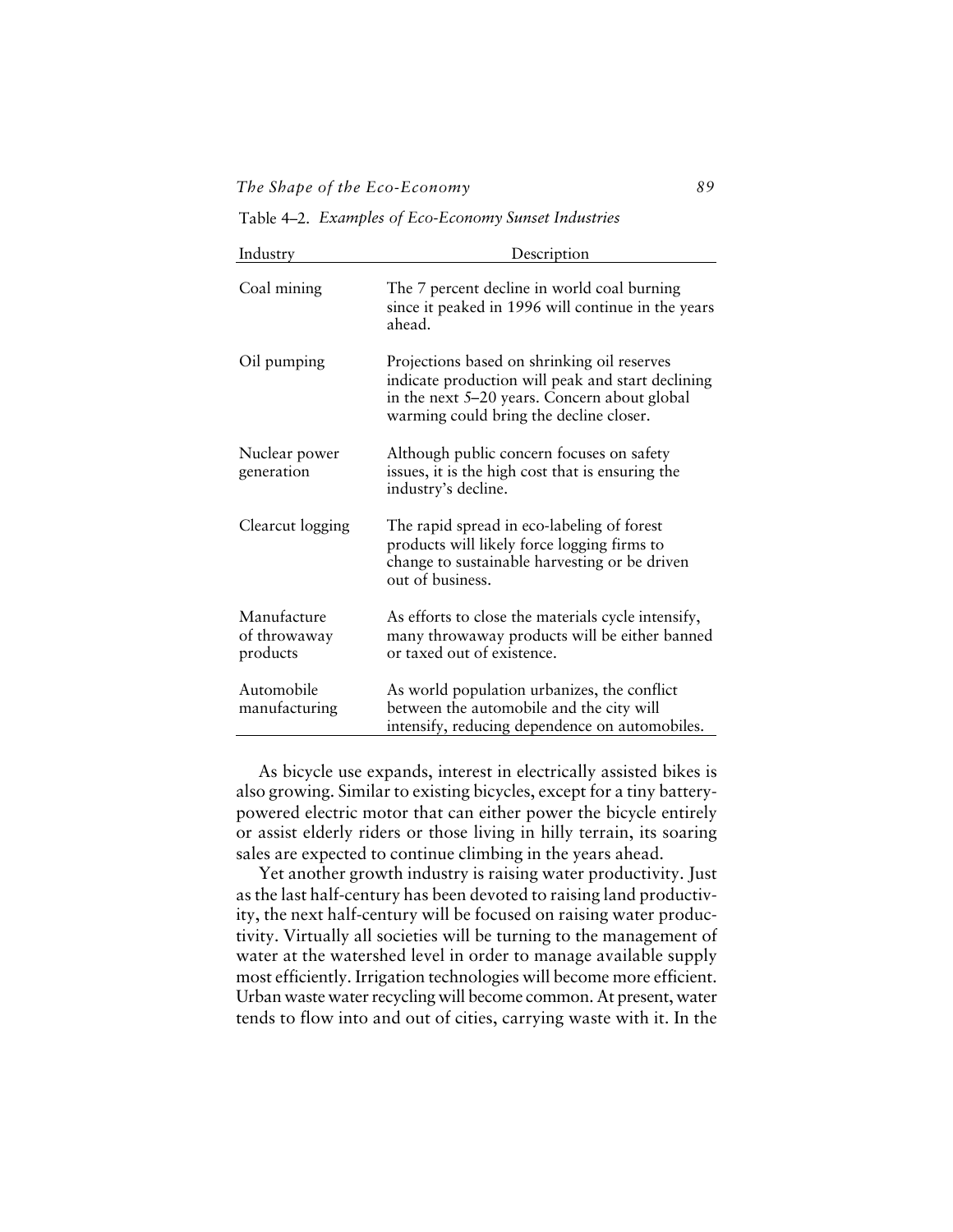future, water will be used over and over, never discharged. Since water does not wear out, there is no limit to how long it can be used, as long as it is purified before reuse.

Another industry that will play a prominent role in the new economy, one that will reduce energy use, is teleconferencing. Increasingly for environmental reasons and to save time, individuals will be "attending" conferences electronically with both audio and visual connections. This industry involves developing the electronic global infrastructure, as well as the services, to make this possible. One day there will likely be literally thousands of firms organizing electronic conferences.

Restructuring the global economy will create not only new industries, but also new jobs—indeed, whole new professions and new specialties within professions. (See Table 4–3.) For example, as wind becomes an increasingly prominent energy source, there will be a need for thousands of wind meteorologists to analyze potential wind sites, monitor wind speeds, and select the best sites for wind farms. The better the data on wind resources, the more efficient the industry will become.

Closely related to this new profession will be the wind engineers who design the wind turbines. Again, the appropriate turbine size and design can vary widely according to site. It will be the job of wind engineers to tailor designs to specific wind regimes in order to maximize electricity generation.

Environmental architecture is another fast-growing profession. Among the signposts of an environmentally sustainable economy are buildings that are in harmony with the environment. Environmental architects design buildings that are energy- and materialsefficient and that maximize natural heating, cooling, and lighting.

In a future of water scarcity, watershed hydrologists will be in demand. It will be their responsibility to understand the hydrological cycle, including the movement of underground water, and to know the depth of aquifers and determine their sustainable yield. They will be at the center of watershed management regimes.

As the world shifts from a throwaway economy, engineers will be needed to design products that can be recycled—from cars to computers. Once products are designed to be disassembled quickly and easily into component parts and materials, comprehensive recycling is relatively easy.

Technologies used in recycling are sometimes quite different from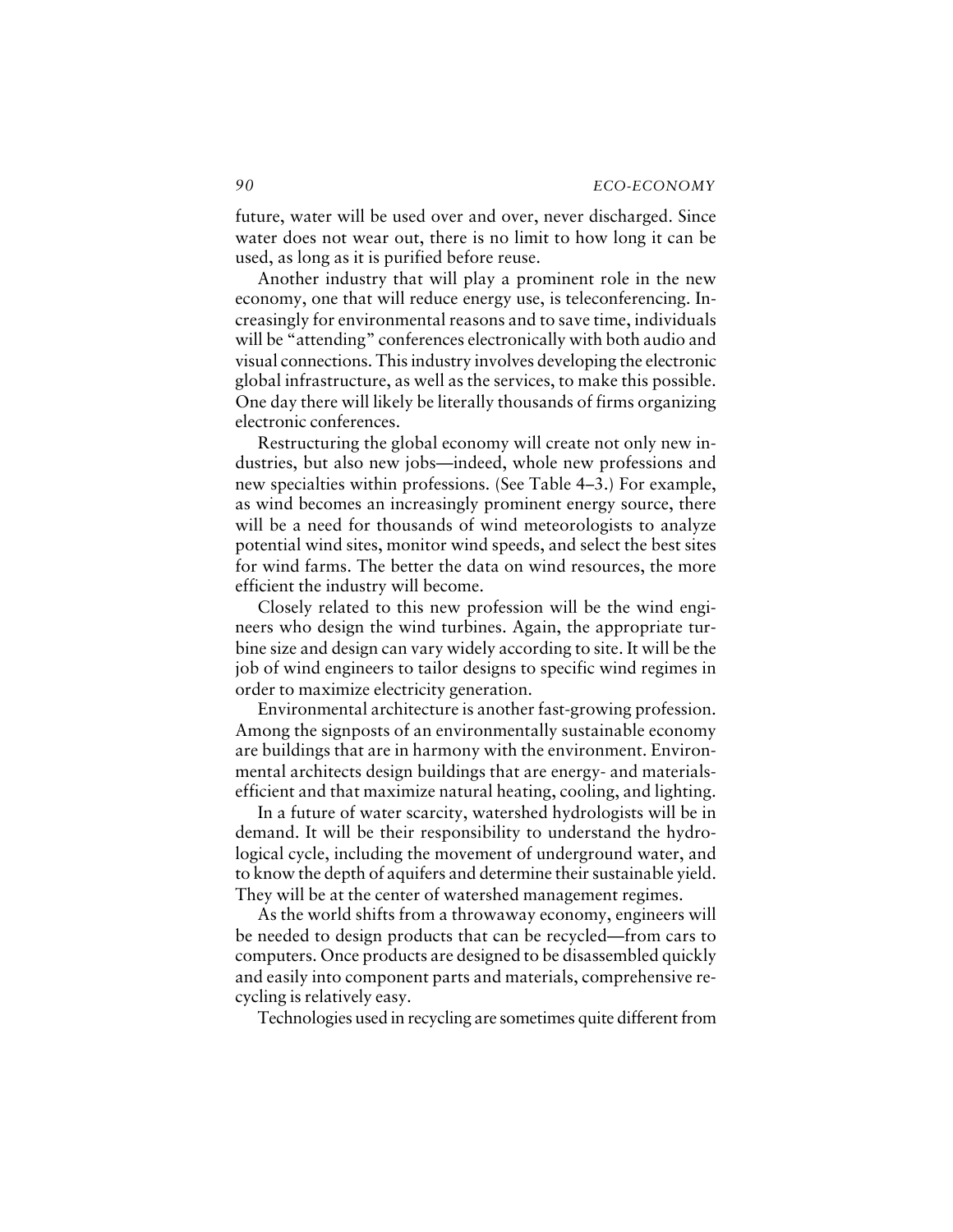Table 4–3. *Expanding Professions in an Eco-Economy*

| Profession                    | Description                                                                                                                                                                                                                               |
|-------------------------------|-------------------------------------------------------------------------------------------------------------------------------------------------------------------------------------------------------------------------------------------|
| Wind<br>meteorologists        | Wind meteorologists will play a role in the new energy<br>economy comparable to that of petroleum geologists in<br>the old one.                                                                                                           |
| Family planning<br>midwives   | If world population is to stabilize soon, literally millions<br>of family planning midwives will be needed.                                                                                                                               |
| Foresters                     | Reforesting the earth will require professional guidance<br>on what species to plant where and in what<br>combination.                                                                                                                    |
| Hydrologists                  | As water scarcity spreads, the demand for hydrologists<br>to advise on watershed management, water sources, and<br>water efficiency will increase.                                                                                        |
|                               | Recycling engineers Designing consumer appliances so they can be easily<br>disassembled and completely recycled will become an<br>engineering specialty.                                                                                  |
| Aquacultural<br>veterinarians | Until now, veterinarians have typically specialized in<br>either large animals or small animals, but with fish<br>farming likely to overtake beef production before the<br>end of this decade, marine veterinarians will be in<br>demand. |
| Ecological<br>economists      | As it becomes clear that the basic principles of ecology<br>must be incorporated into economic planning and<br>policymaking, the demand for economists able to think<br>like ecologists will grow.                                        |
| Geothermal<br>geologists      | With the likelihood that large areas of the world will<br>turn to geothermal energy both for electricity and for<br>heating, the demands for geothermal geologists will<br>climb.                                                         |
| Environmental<br>architects   | Architects are learning the principles of ecology so they<br>can incorporate them into the buildings in which we live<br>and work.                                                                                                        |
| Bicycle mechanics             | As the world turns to the bicycle for transportation and<br>exercise, bicycle mechanics will be needed to keep the<br>fleet running.                                                                                                      |
| Wind turbine<br>engineers     | With millions of wind turbines likely to be installed in<br>the decades ahead, there will be strong worldwide<br>demand for wind turbine engineers.                                                                                       |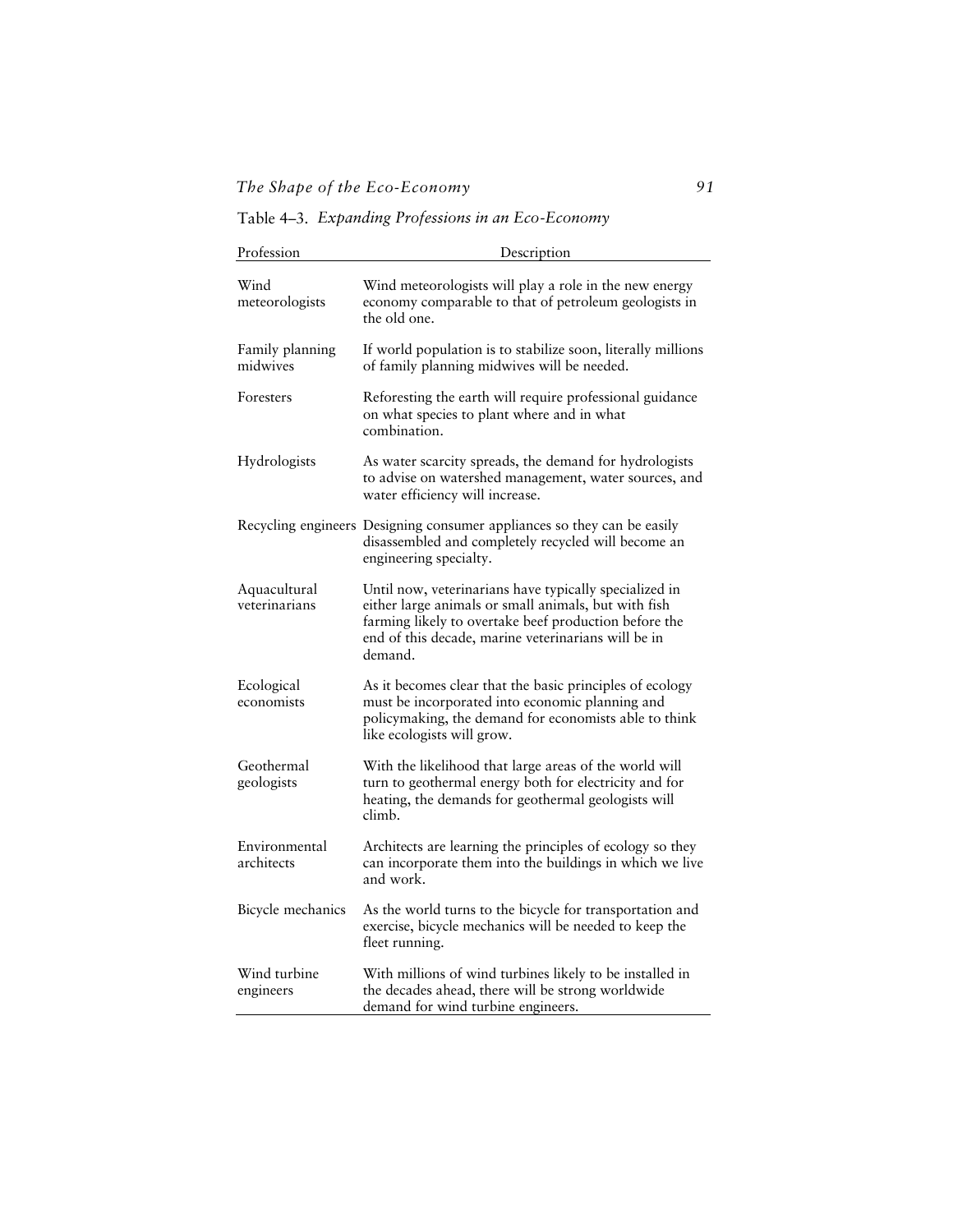those used in producing from virgin raw materials. Within the U.S. steel industry, for example, where nearly 60 percent of all steel is produced from scrap, the technologies used differ depending on the feedstock. Steel manufactured in electric arc furnaces from scrap uses far less energy than traditional open-hearth furnaces using pig iron. It will be the responsibility of the recycling engineers to close the materials loop, converting the linear flow-through economy into a comprehensive recycling economy.<sup>16</sup>

In countries with a wealth of geothermal energy, it will be up to geothermal geologists to locate the best sites either for power plants or for tapping directly to heat buildings. Retraining petroleum geologists to master geothermal technologies is one way of satisfying the likely surge in demand for geothermal geologists.

If the world is to stabilize population sooner rather than later, it will need far more family planning midwives in Third World communities. This growth sector will be concentrated largely in developing countries, where millions of women lack access to family planning. The same family planning counselors who advise on reproductive health and contraceptive use can also play a central role in controlling the spread of HIV.

Another pressing need, particularly in developing countries, is for sanitary engineers who can design sewage systems not dependent on water, a trend that is already under way in some waterscarce countries. As it becomes clear that using water to wash waste away is a reckless use of a scarce resource, a new breed of sanitary engineers will be in wide demand. Washing waste away is even less acceptable today as marine ecosystems are overwhelmed by nutrient flows. Apart from the ecological disruption of a water-based disposal method, there are also much higher priorities in the use of water, such as drinking, bathing, and irrigation.

Yet another new specialty that is likely to expand rapidly in agriculture as productive farmland becomes scarce is agronomists who specialize in multiple cropping and intercropping. This requires an expertise both in the selection of crops that can fit together well in a tight rotation in various locales and in agricultural practices that facilitate multiple cropping.

## **History's Greatest Investment Opportunity**

Restructuring the global economy so that economic progress can be sustained represents the greatest investment opportunity in his-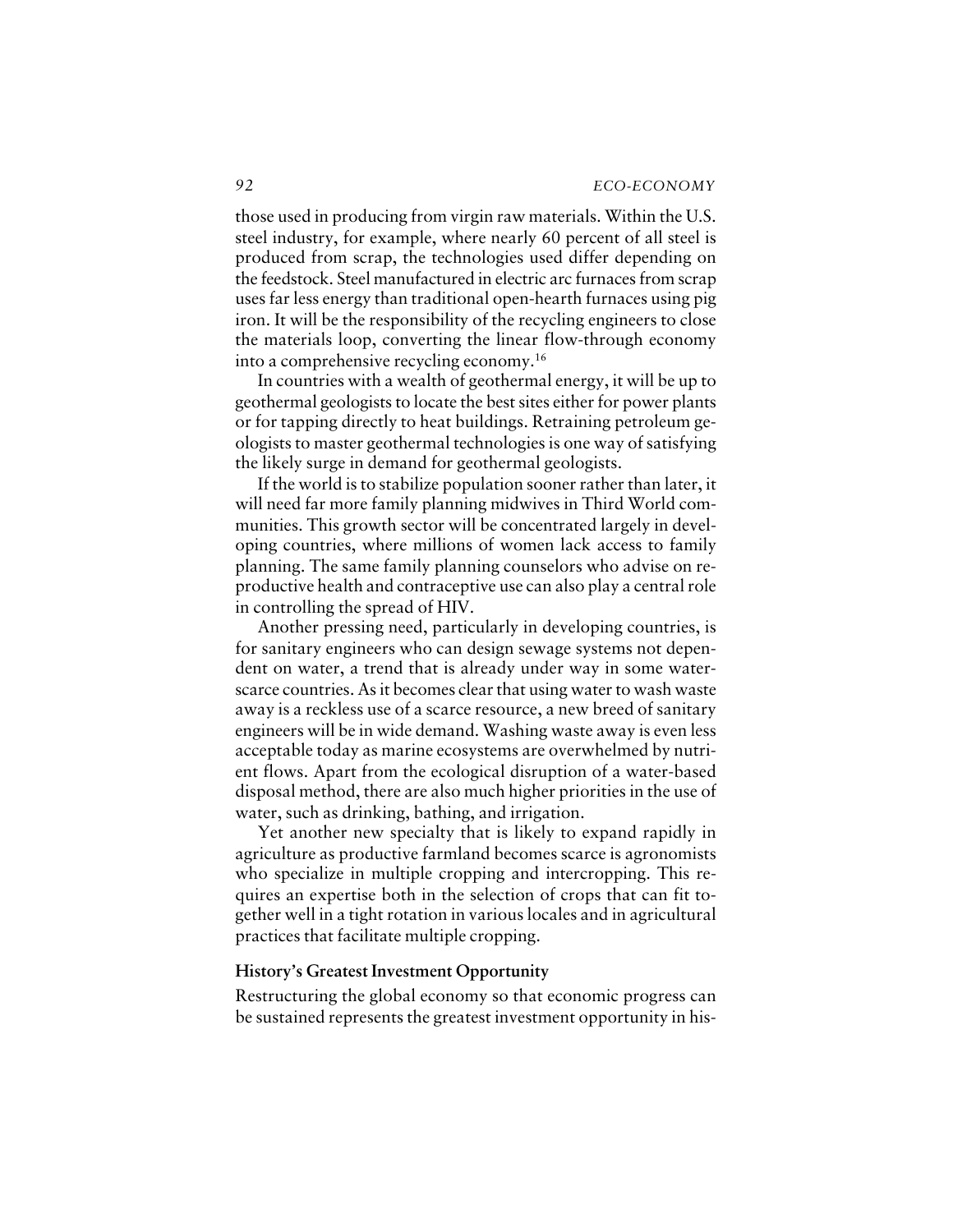tory. As noted in Chapter 1, the conceptual shift is comparable to that of the Copernican Revolution in the sixteenth century. In scale, the Environmental Revolution is comparable to the Agricultural and Industrial Revolutions that preceded it.

The Agricultural Revolution involved restructuring the food economy, shifting from a nomadic life-style based on hunting and gathering to a settled life-style based on tilling the soil. Although agriculture started as a supplement to hunting and gathering, it eventually replaced it almost entirely. The Agricultural Revolution entailed clearing one tenth of the earth's land surface of either grass or trees so it could be plowed. Unlike the hunter-gatherer culture that had little effect on the earth, this new farming culture literally transformed the surface of the earth.<sup>17</sup>

The Industrial Revolution has been under way for two centuries, although in some countries it is still in its early stages. At its foundation was a shift in sources of energy from wood to fossil fuels, a shift that set the stage for a massive expansion in economic activity. Indeed, its distinguishing feature is the harnessing of vast amounts of fossil energy for economic purposes. While the Agricultural Revolution transformed the earth's surface, the Industrial Revolution is transforming the earth's atmosphere.

The additional productivity that the Industrial Revolution made possible unleashed enormous creative energies. It also gave birth to new life-styles and to the most environmentally destructive era in human history, setting the world firmly on a course of eventual economic decline.

The Environmental Revolution resembles the Industrial Revolution in that each is dependent on the shift to a new energy source. And like both earlier revolutions, the Environmental Revolution will affect the entire world.

There are differences in scale, timing, and origin among the three revolutions. Unlike the other two, the Environmental Revolution must be compressed into a matter of decades. The other revolutions were driven by new discoveries, by advances in technology, whereas this revolution is being driven more by our instinct for survival.

As noted earlier, there has not been an investment situation like this before. The amount that the world spends now each year on oil, the leading source of energy, provides some insight into how much it could spend on energy in the eco-economy. In 2000, the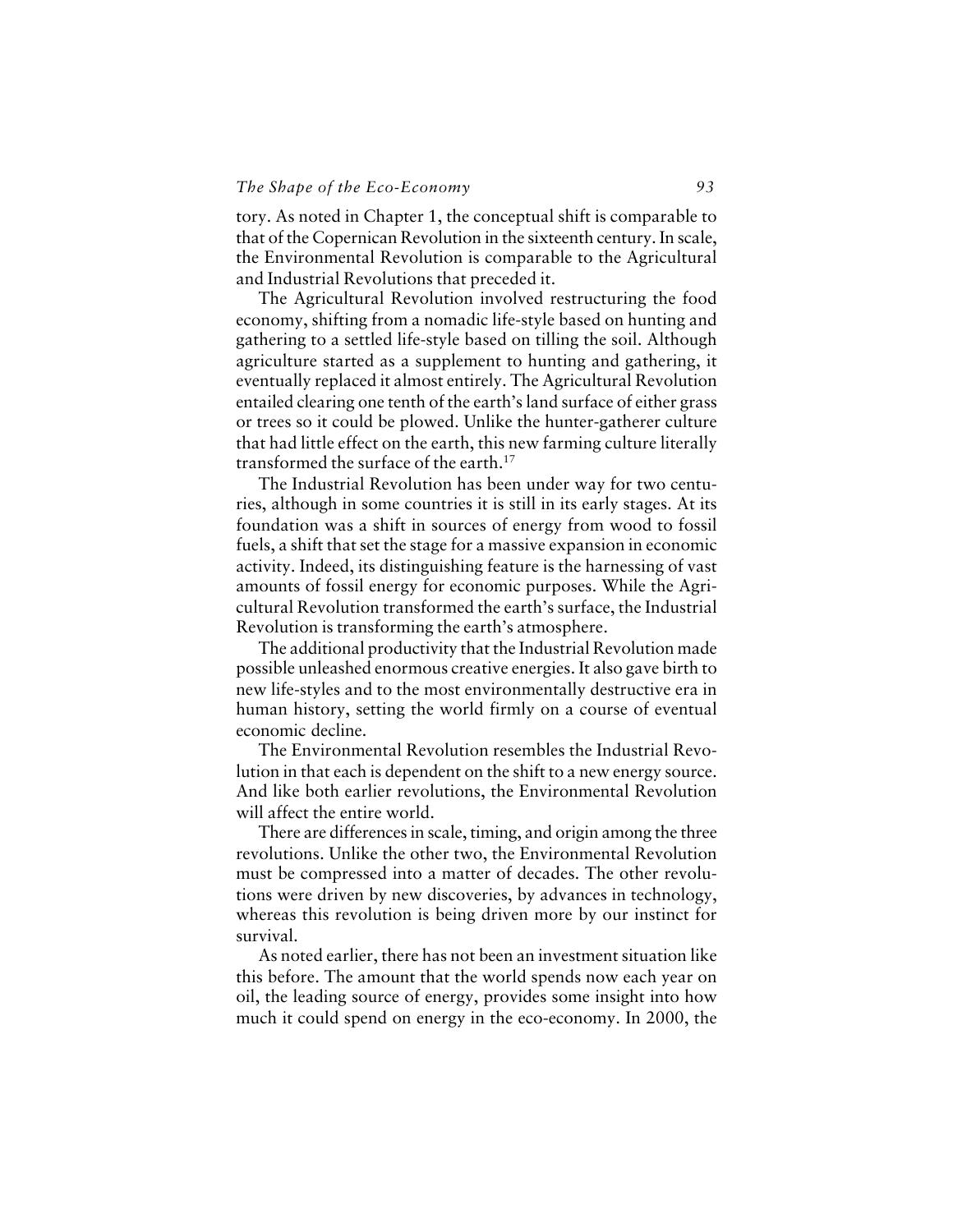world used nearly 28 billion barrels of oil, some 76 million barrels per day. At \$27 a barrel, this comes to \$756 billion per year. How many wind turbines will it take to produce this much energy? How many solar rooftops? How many geothermal wells?<sup>18</sup>

One big difference between the investments in fossil fuels and those in wind power, solar cells, and geothermal energy is that the latter will supply energy in perpetuity. These "wells" will not run dry. If the money spent on oil in one year were invested in wind turbines, the electricity generated would be enough to meet one fifth of the world's needs.<sup>19</sup>

Investments in the infrastructure for the new energy economy, which would eventually have to be made as fossil fuels are depleted, will obviously be huge. These include the transmission lines that connect wind farms with electricity consumers, and the pipelines that link hydrogen supply sources with end-users. To a substantial degree, the infrastructure for the existing energy economy the transmission lines for electricity and the pipelines for natural gas—can be used in the new energy economy as well. The local pipeline distribution network in various cities for natural gas can easily be converted to hydrogen.

For developing countries, the new energy sources promise to reduce dependence on imported oil, freeing up capital for investment in domestic energy sources. Although few countries have their own oil fields, all have wind and solar energy. In terms of economic expansion and job generation, these new energy technologies are a godsend.

Investments in energy efficiency are also likely to grow rapidly simply because they are so profitable. In virtually all countries, industrial and developing, saved energy is the cheapest source of new energy. Replacing inefficient incandescent light bulbs with highly efficient compact fluorescent lamps offers a rate of return that stock markets are unlikely to match.

There are also abundant investment opportunities in the food economy. It is likely that the world demand for seafood, for example, will increase at least by half over the next 50 years, and perhaps much more. If so, fish farming output—now 31 million tons a year—will roughly need to triple, as will investments in fish farming. Although aquaculture's growth is likely to slow from the 11 percent a year of the last decade, it is nonetheless likely to be robust, presenting a promising opportunity for future investment.<sup>20</sup>